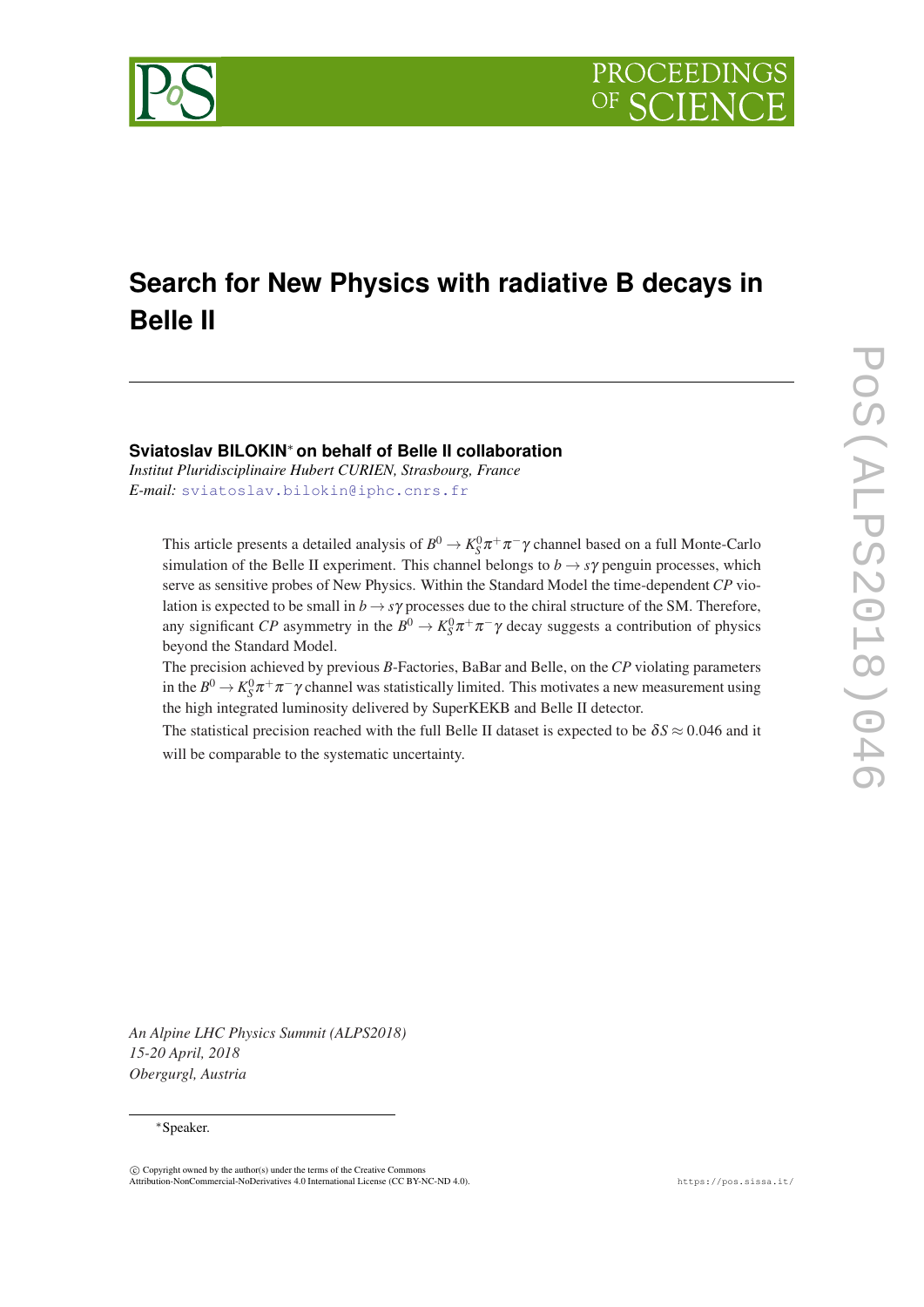### <span id="page-1-0"></span>1. Introduction

In the Standard Model (SM)  $b \rightarrow s\gamma$  transitions are forbidden at tree level and they are possible only through a quantum loop, see Fig. 1. Due to the chiral structure of the Standard Model the radiated photon is predominantly left-handed for *b* and right-handed for  $\bar{b}$  quarks . This makes  $B$ - $\bar{B}$ interference less probable and leads to a suppression (∝ *ms*/*mb*) of the time-dependent*CP* violation asymmetry. Some new physics scenarii [\[1](#page-5-0)] feature a different chiral structure and thus may lead to deviations from the SM expectation by introducing different photon polarizations in the transition. These New Physics models can be probed via experimental measurements of time-dependent CP violation (TDCPV) parameters at *B*-Factories.



Figure 1: Feynman diagram of  $b \rightarrow s\gamma$  transitions.

TDCPV analyses at *B*-Factories use ϒ(4*S*) to neutral *B* meson decays, where the signal neutral *B* meson is a *CP* eigenstate and its companion neutral *B* meson (tag *B*) is a flavor eigenstate used to infer the signal B flavor [[2](#page-5-0)]. The mixing induced *CP* violation is studied using the difference between the two *B* meson decay time  $(\Delta t)$ . The  $\Delta t$  distribution can be parametrized as:

$$
\mathcal{P}(\Delta t) = \frac{e^{-|\Delta t|/\tau_{B^0}}}{4\tau_{B^0}} \{1 + q \cdot [S \cdot \sin(\Delta m \Delta t) + A \cdot \cos(\Delta m \Delta t)]\},\tag{1.1}
$$

where  $\tau_{B0}$  is the *B* proper decay time,  $\Delta m$  is the mass difference between the two *B* mass eigenstates,  $q = +1(-1)$  is the b-flavor charge at a time of tag *B* decay, *A* and *S* are direct and mixing induced *CP* violating parameters, respectively. Some experimental effects may impact the Eq. 1.1, such as possible *b*-flavor misidentification (mistag), experimental ∆*t* resolution and contributions of irreducible background.

One of the most powerful  $b \to s\gamma$  channels is the  $B^0 \to K_S^0 \pi^+\pi^-\gamma$  process, because of its significant branching fraction and easily analyzable final state composition. The signal *B* meson decays to  $X_{sd}\gamma$ , where  $X_{sd}$  denotes neutral K-resonances, like  $K_1^0(1270)$  and  $K^{*0}(1410)$ , which account for the largest contributions to the  $K_S^0 \pi^{\pm} \pi^{\mp}$  final state. Several intermediate states, like  $K^{*\pm} \pi^{\mp}$ are non-*CP* eigenstates may dilute final TDCPV sensitivity [\[3\]](#page-5-0). This process has been measured previously by Belle [[4](#page-5-0)] and BaBar [[5](#page-5-0)] experiments, however, their results were statistically limited, see Table [1.](#page-2-0) This fact motivates further exploration of the  $b \rightarrow s\gamma$  transitions using the expected larger dataset, which will be provided by the Belle II experiment at SuperKEKB collider.

# 1.1 Belle II and SuperKEKB

The Belle II experiment, successor of Belle, is designed for new physics searches via precision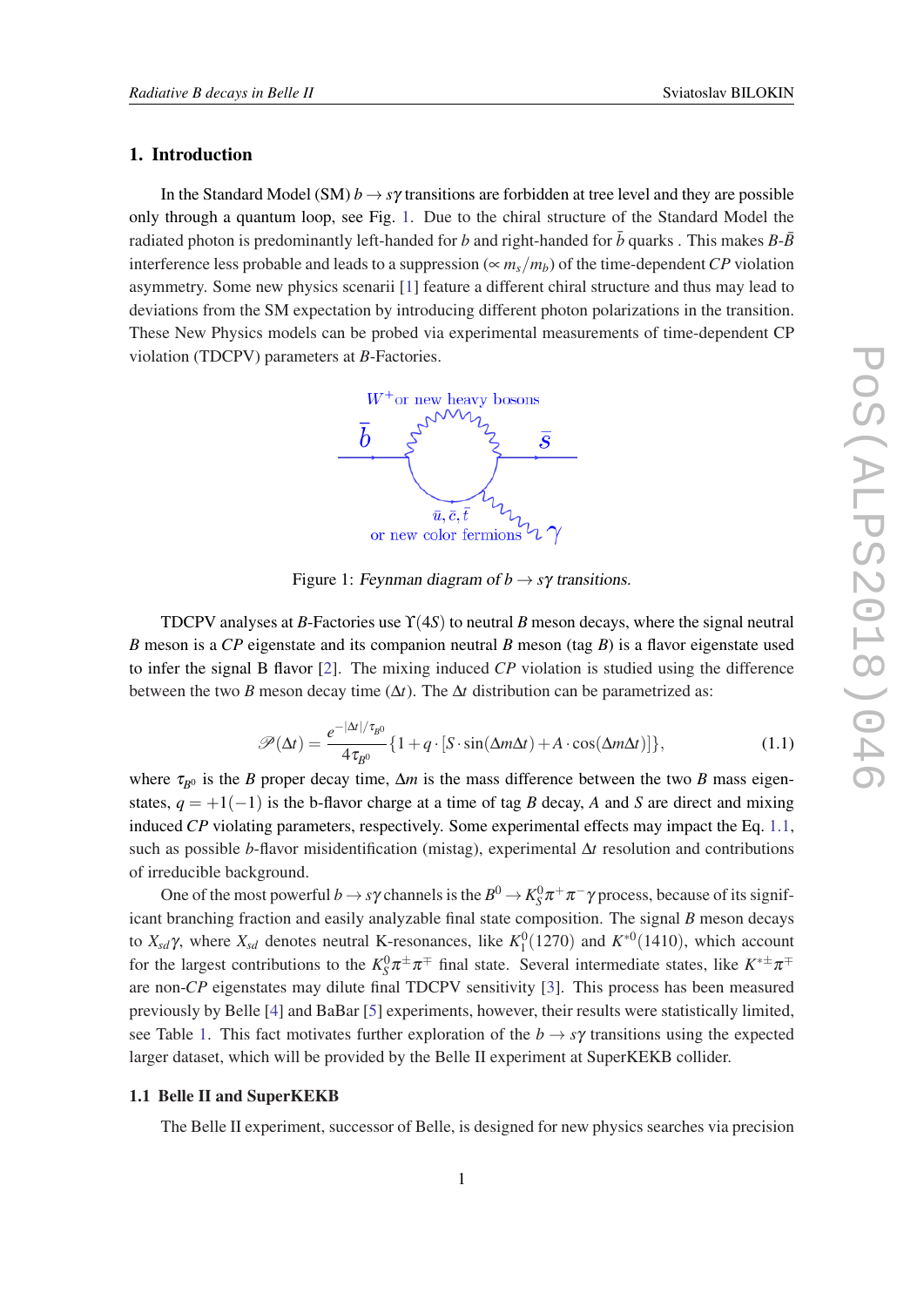<span id="page-2-0"></span>

|              | $B\bar{B}$ pairs analyzed | Measurement                                 |
|--------------|---------------------------|---------------------------------------------|
| <b>Belle</b> | $467 \times 10^{6}$       | $S = 0.09 \pm 0.27^{+0.04}_{-0.07}$         |
|              |                           | $A = 0.05 \pm 0.18 \pm 0.06$                |
| BaBar        | $535 \times 10^{6}$       | $S = 0.14 \pm 0.25 \pm 0.03$                |
|              |                           | $C = -0.39 \pm 0.20 \pm {}^{+0.03}_{-0.02}$ |

Table 1: Results for TDCPV measurement with  $B^0\to K^0_S\pi^+\pi^-\gamma$  channel by Belle [\[4\]](#page-5-0) and BaBar [[5](#page-5-0)] experiments.

measurements of  $e^+e^-$  collisions, and in particular of the B-meson decays. The first collisions has started in 2018 by the SuperKEKB collider with the full Belle II detector, but without the inner vertex detector installed. These first data runs are used for the detector commissioning and beam induced background studies. The final goal for the Belle II experiment is to collect  $50 ab^{-1}$  of integrated luminosity by 2025.

SuperKEKB collides a 4 GeV positron beam with a 7 GeV electron beam, producing among others a  $\Upsilon(4S)$  resonance with a Lorentz boost of  $\beta\gamma = 0.28$ . The main innovation concerning the accelerator part is the nano-beam scheme, which implies 60 nm vertical beam size at the interaction point. This upgrade along with many other accelerator improvements allow to target a very high instantaneous luminosity of  $\mathcal{L} = 8 \times 10^{35} \text{ cm}^{-2} \text{ s}^{-1}$ . However, this achievement comes at a price of increased induced beam background impacting all Belle II subdetectors.

The Belle II detector inherits from its predecessor Belle and has been upgrade in accordance with the lower boost and higher beam induced background. It is designed as an asymmetric generalpurpose particle detector and it is composed of the following concentric devices:

- Innermost vertex detector consist of 2 layers of silicon pixels (PXD) and 4 double sided layers of silicon strips (SVD);
- Central tracking device is a small cell drift chamber (CDC);
- Time-Of-Propagation (TOP) and Aerogel Ring Imaging Cherenkov (ARICH) serve as particle identification (PID) devices;
- Electromagnetic calorimeter (ECL) equipped with CsI(Tl) crystals and photodiodes readout;
- Superconducting solenoid, which provides a 1.5 T magnetic field;
- Outermost  $K^0_L$  and  $\mu^{\pm}$  detector (KLM).

A detailed description of the Belle II experiment and SuperKEKB collider can be found in [\[6](#page-5-0)].

## 2. Time-dependent *CP* analysis of radiative decays

The workflow of the  $B^0 \to K_S^0 \pi^+ \pi^- \gamma$  TDCPV analysis consist in the following steps:

- Signal final state selection, reconstruction and rejection background processes;
- Estimation of the  $B\overline{B}^0$  flavor *q* and the proper decay time difference  $\Delta t$ ;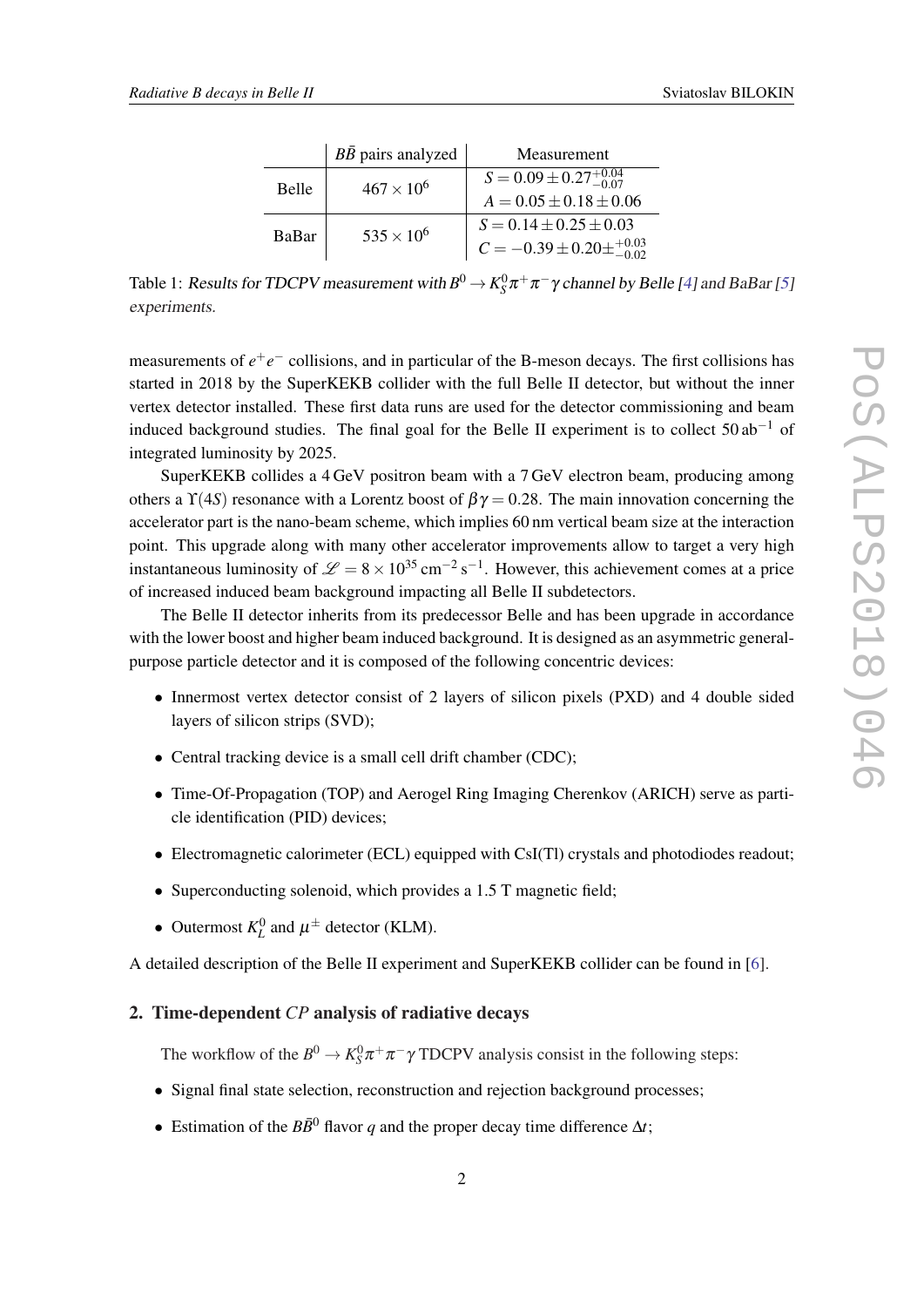• Construction of a fit model including mistag rate and ∆*t* resolution function and adjustment to the available dataset;

To reconstruct the signal  $B^0 \to K_S^0 \pi^+ \pi^- \gamma$  decay, we select a high energy photon with  $E >$ 1.4 GeV. In order to reduce the contribution of photons coming from  $\pi^0 \to \gamma \gamma$  and  $\eta \to \gamma \gamma$  decays we reject photon candidates using multi-variate analysis (MVA) technique. The neutral kaon  $K_S^0$  is reconstructed combining two oppositely charged pions that have an invariant mass within  $\pm 11$  MeV of the nominal  $K_S^0$  mass. The reconstructed vertex of the  $K_S^0$  candidate is required to be  $>$  5 $\sigma_{K_S^0}$  away from the interaction point (IP), where  $\sigma_{K_S^0}$  is the uncertainty of the reconstructed  $K_S^0$  flight distance. All charged pions in the signal final state are required to have a  $\pi^{\pm}$  PID likeness probability of more than 5%. The invariant mass of two charged pions, which do not originate from  $K_S^0$ , are required to be between 0.6 and 0.8 GeV to enrich the signal sample with *CP* eigenstate candidates.

Beam-constrained variables  $m_{bc} = \sqrt{(E_{beam}^{c.m.s.})^2 - (p_B^{c.m.s.})^2}$  and  $\Delta E = E_B^{c.m.s.} - E_{beam}^{c.m.s.}$  are used for background rejection, where  $E_{beam}^{c.m.s.}$  is the beam energy, and  $E_B^{c.m.s.}$  and  $p_B^{c.m.s.}$  are the energy and momentum of the signal *B* candidate in the center-of-mass (c.m.s.) system. The signal *B* candidate is required to have  $5.2 < m_{bc} < 5.3$  and  $|\Delta E| < 0.2$ .

To reject the continuum background processes originating from the  $e^+e^- \to u\bar{u}$ ,  $d\bar{d}$ ,  $s\bar{s}$ ,  $c\bar{c}$  processes an MVA likeness is constructed based on event shape variables, like Fox-Wolfram moments and CLEO Cones. This MVA likeness is referred as Continuum Suppression MVA (CSMVA).

The *b*-flavor of the tag *B* is reconstructed using the properties of particles that are not associated with the signal *B* and applying MVA technique. The flavor-tag algorithm in Belle II software outputs the flavor quality factor *r* times the reconstructed *b*-flavor charge *q* from Eq. [1.1.](#page-1-0) Using the flavor-tag output and the generated *b*-flavor values, the mistag rate distribution is extracted, which will be used to measure *CP* violating parameters.

The proper decay time difference ∆*t* is calculated using the reconstructed signal *B* and tag *B* vertices. To increase the  $\Delta t$  reconstruction quality we apply a cut on its uncertainty  $\sigma_{\Delta t}$  < 2.5 ps. The  $\Delta t$  residual is defined as  $\Delta t_{rec} - \Delta t_{gen}$  using simulated data, where  $\Delta t_{gen}$  and  $\Delta t_{rec}$  are the generated and reconstructed ∆*t* values event-per-event, respectively. To obtain the resolution function, the ∆*t* residual distribution is fitted by a sum of three Gaussian distributions with a center at 0 and average width of 2.2 ps.

#### 3. Results

In this work the TDCPV sensitivity is estimated using full simulation of Belle II experiment. The available size of simulated dataset correspond to  $0.63$  ab<sup>-1</sup> of integrated luminosity. The CSMVA is trained using a large independent signal Monte-Carlo sample. Values and statistical uncertainties of signal event rate and TDCPV parameters are extracted using an unbinned 4-dimentional maximum likelihood fit method to *mbc*, ∆*E*, ∆*t* and Continuum Suppression output. Results of the fit of an available full simulation dataset corresponding to  $0.63$  ab<sup>-1</sup> of integrated luminosity is shown in Fig. [2.](#page-4-0) Corresponding statistical uncertainties on TDCPV parameters are:  $\delta A_{stat} = 0.26$  and  $\delta S_{stat} = 0.37$ . A detailed sensitivity study was done based on a Toy MC and the information obtained with full Belle II simulation, see Fig. [3.](#page-4-0) With the full expected dataset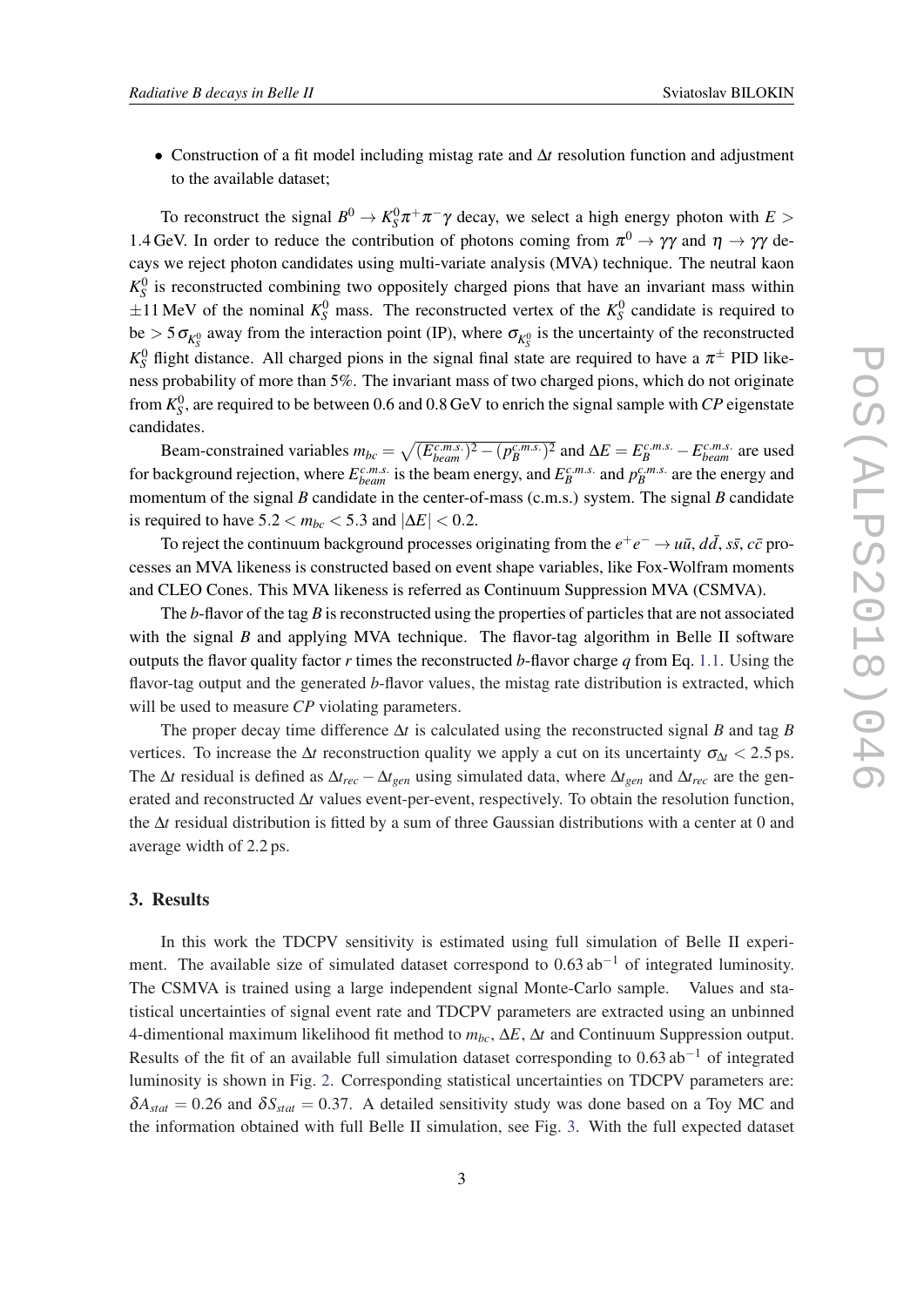<span id="page-4-0"></span>

Figure 2: Distributions of the four main observables used in the measurement, from top left to bottom right: *mbc*, ∆*E*, ∆*t* and CSMVA. Points correspond to simulated signal and background events and the corresponding fit function projections depicted with a blue line.



Figure 3: Belle II prospects for TDCPV measurement of  $B^0 \to K_S^0 \pi^+ \pi^- \gamma$  channel. Horizontal dotted and solid lines correspond respectively to statistical and systematic uncertainties obtained at the previous B factories.